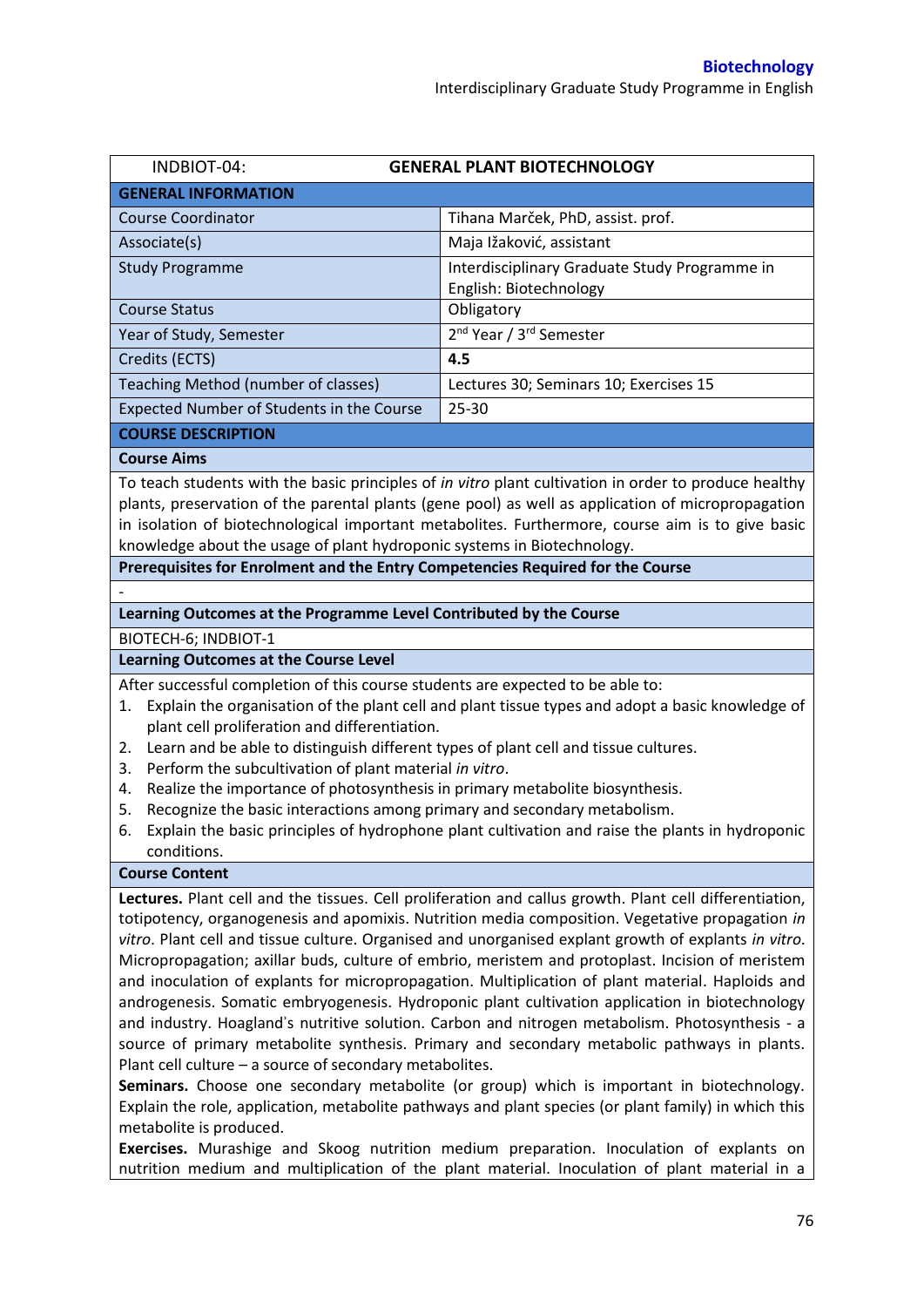Interdisciplinary Graduate Study Programme in English

hydroponic nutrient solution.

## **Teaching Methods**

Lectures, seminars, exercises

## **Students' Obligations**

Attendance at all forms of classes is mandatory and the students are obligated to attend all knowledge tests. The students may be absent from 30% (full-time students) and 50% (part-time students) of each of the forms of classes, provided that the absence is justified. An exercise or a seminar which has not been completed must be made up through a midterm exam.

**Monitoring the Activity of the Students** *(Connecting Learning Outcomes, Teaching Methods, and Grading)*

| <b>Class-related</b> | <b>ECTS</b> | <b>Learning</b> | <b>Student activity</b> | <b>Evaluation</b>           | <b>Grade points</b> |      |
|----------------------|-------------|-----------------|-------------------------|-----------------------------|---------------------|------|
| activity             |             | outcome         |                         | method                      | Min.                | Max. |
| Attending lectures   | 0.5         | $1 - 6$         | Class presence          | <b>Tracking</b><br>records  | 5                   | 10   |
| Seminars             | 1.5         | $4 - 5$         | Seminar<br>completed    | Presentation<br>of seminar  | 10                  | 30   |
| Exercises            | 0.5         | 3,6             | <b>Pratical work</b>    | Exercise done<br>and signed | 5                   | 10   |
| Final exam           | 1           | $1 - 6$         | Learning for            | Written exam                | 30                  | 50   |
|                      |             |                 | exam                    |                             |                     |      |
| <b>Total</b>         | 4.5         |                 |                         |                             | 50                  | 100  |

Evaluation of the written part of the final exam

| Percentage of correct answers (%) | Grade |
|-----------------------------------|-------|
| >95.00                            | 50    |
| 90.00-94.99                       | 47    |
| 85.00-89.99                       | 45    |
| 80.00-84.99                       | 40    |
| 75.00-79.99                       | 38    |
| 70.00-74.99                       | 35    |
| 65.00-69.99                       | 33    |
| 60.00-64.99                       | 30    |

## *Forming the final grade:*

The grade points accumulated during the classes will be added to the points achieved from the final exam. The grading will be done by absolute distribution, i.e. on the basis of the final results, and it will be compared to the numerical system in the following manner:

A – Excellent (5): 90-100 grade points; B – Very Good (4): 80-89.99 grade points; C – Good (3): 65- 79.99 grade points;  $D$  – sufficient (2): 50-64.99 grade points

| Mandatory Literature (available in the library and via other media) |               |                  |  |  |
|---------------------------------------------------------------------|---------------|------------------|--|--|
| Title                                                               | Number of     | Availability via |  |  |
|                                                                     | copies in the | other media      |  |  |
|                                                                     | library       |                  |  |  |
| Bahatla SC, Lal MA: Plant Physiology, Development and               |               | No.              |  |  |
| Metabolism. Springer Singapore, 2018                                |               |                  |  |  |